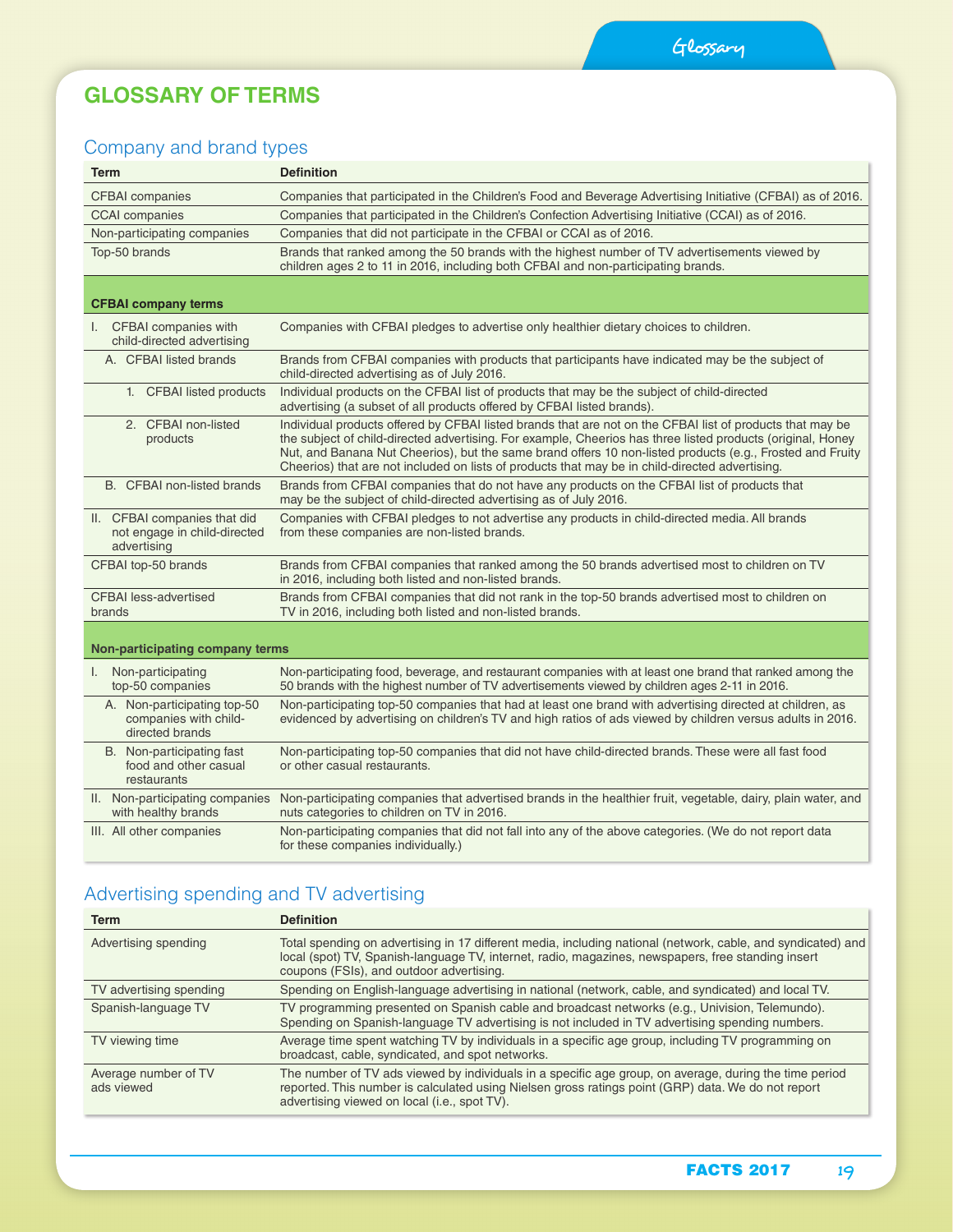Glossary

| Ads viewed per hour of<br>TV viewing                     | The number of hours spent watching TV by individuals in a specific age group during a specific period of<br>time divided by the number of TV ads viewed by the same individuals during the same time period.                                                    |
|----------------------------------------------------------|-----------------------------------------------------------------------------------------------------------------------------------------------------------------------------------------------------------------------------------------------------------------|
| <b>Targeted ratios</b>                                   | A measure of relative exposure to TV advertising for youth versus adults, calculated by dividing TV ads<br>viewed by preschoolers, children, or young teens by TV ads viewed by adults (ages 18-49).                                                            |
| Children's TV                                            | As defined by Nielsen, includes the following program types: child day animation, child day live, child<br>evening, child multi-weekly, and child news (e.g., programming on Nickelodeon, Cartoon Network,<br>Nicktoons, and Disney XD).                        |
| Preschool TV                                             | A subset of children's TV programming where preschoolers (ages 2-5) are the primary audience as defined<br>by the networks (e.g., Nickir and Sprout).                                                                                                           |
| All other TV                                             | All TV programming, excluding children's TV.                                                                                                                                                                                                                    |
| Child-directed advertising:<br><b>CFBAI</b> definition   | Advertising in media where children (ages 2-11) comprise 35% or more of the total audience (as defined<br>by the CFBAI).                                                                                                                                        |
| Child-directed advertising:<br>media industry definition | Advertising in media that market research and/or media companies have identified as targeted to children.<br>Includes children's TV programming and kids' websites. These definitions approximate but may not<br>completely correspond to the CFBAI definition. |

### Digital marketing: Banner advertising and company websites

| Term                               | <b>Definition</b>                                                                                                                                                                                                                                               |
|------------------------------------|-----------------------------------------------------------------------------------------------------------------------------------------------------------------------------------------------------------------------------------------------------------------|
| Banner ads                         | Ads that companies place on third-party websites, usually in a sidebar or "banner" at the top of a web<br>page. Text, video, and html-based ads are not included.                                                                                               |
| Banner ad impressions              | The total number of times any person viewed the banner ads in 2016, comScore does not report<br>demographic information on who viewed the ads.                                                                                                                  |
| Third-party websites               | Websites from other companies where food brands place their advertising.                                                                                                                                                                                        |
| Kids' websites                     | Websites identified by comScore as Family and Youth: Kids due to 70% or more website content related to kids.                                                                                                                                                   |
| Social media sites                 | Third-party social media websites where food brands place advertising. Banner ads placed on<br>Facebook and YouTube in 2016 are reported.                                                                                                                       |
| Food company websites              | Websites maintained by food, beverage, and restaurants brands and/or companies, includes websites<br>visited by at least 31 children in any given quarter.                                                                                                      |
| Average monthly unique<br>visitors | Average number of different individuals visiting the website each month on the internet, reported for<br>children (2-12 years) and teens (13-17 years). Data on visits to websites accessed through mobile devices<br>are not available for youth under age 18. |
| % of total unique visitors         | The number of unique child or teen visitors divided by the total number of unique visitors (including<br>adults) to the website.                                                                                                                                |

#### Digital marketing: Social media platforms

| <b>Term</b>              | <b>Definition</b>                                                                                                                                                                                                                                                                                       |
|--------------------------|---------------------------------------------------------------------------------------------------------------------------------------------------------------------------------------------------------------------------------------------------------------------------------------------------------|
| Social media accounts    | Accounts maintained by a company or brand to promote its products on one of the social media platforms<br>examined (i.e., Facebook, Twitter, Instagram, and YouTube).                                                                                                                                   |
| Social media popularity  | The number of individuals who follow a brand or company's social media accounts (i.e., fans or followers).                                                                                                                                                                                              |
| Social media activity    | The number of times a brand or company posted on its Facebook or Instagram account, tweeted on<br>Twitter, or posted a video on YouTube.                                                                                                                                                                |
| Facebook                 | Online social networking platform on which brands or companies maintain accounts and promote their<br>brand or products in "posts." When a user "likes" the brand or company account the user becomes a "fan."                                                                                          |
| Facebook fans            | The total number of people who "liked" the brand or company page on Facebook as of December 31, 2016.<br>Fans may receive copies of posts or notification that new content was added.                                                                                                                   |
| Facebook posts           | The total number of posts that a brand shared on its Facebook page in 2016. Facebook posts include text,<br>photo, and/or video content. Users have the opportunity to click "like" when viewing a post, click "comment"<br>to comment on the post or click "share" to share the post with other users. |
| Twitter                  | Online social networking platform on which companies or brands maintain accounts (profiles) and promote<br>their brands or products by posting short messages called "tweets."                                                                                                                          |
| <b>Twitter followers</b> | The number of Twitter users who had chosen to follow the company or brand on Twitter as of<br>December 31, 2016.                                                                                                                                                                                        |
| <b>Tweets</b>            | The total number of tweets shared by the company in 2016. We report new posts from the companies,<br>and exclude retweets (reposts of others' tweets) and replies to users. Followers receive company tweets on<br>their own Twitter timelines.                                                         |
| Instagram                | Companies and brands maintain Instagram accounts where they share photos and videos to promote their<br>products and invite users to post their own content.                                                                                                                                            |
| Instagram followers      | The number of individuals who had chosen to follow the company or brand on Instagram as of<br>December 31, 2016. Followers may receive copies of posts or notification that new content was added to<br>the company account.                                                                            |